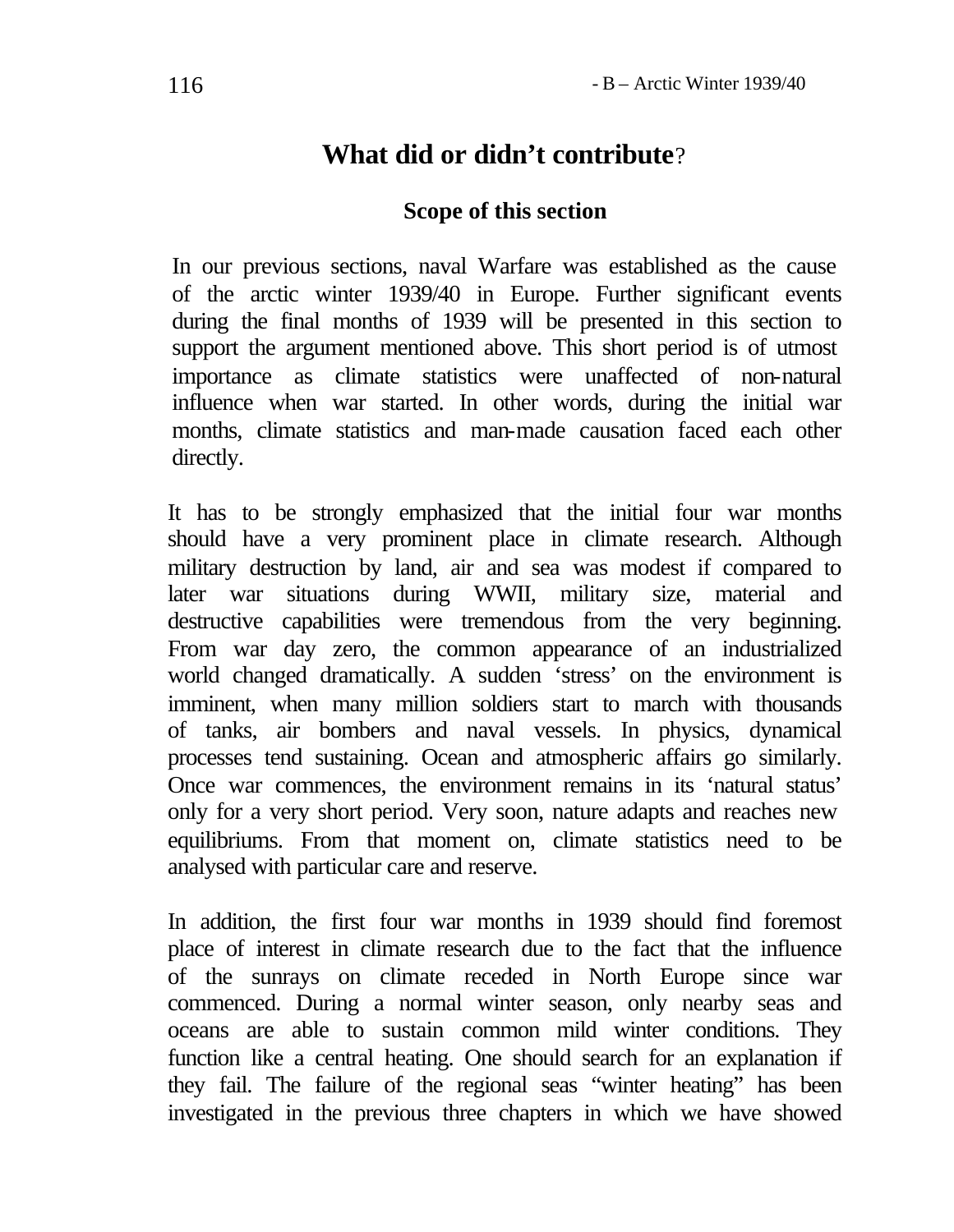that the arctic winter conditions and the churning of nearby seas reached extraordinary dimensions and that it is possible and necessary to link them together. This makes the main task easily achievable.

Nevertheless, over a short period of time, from the summer of 1939 to January 1940, Europe was not the only place on earth where something happened. Based on the view mentioned earlier that initial months of war are particularly interesting in climatic studies, other climate relevant aspects shall be listed briefly to provide the best possible overview. Only a fairly comprehensive picture may enable the interested reader to draw his own conclusion.

For this purpose a chronological listing of significant events is given, followed by an analysis of possible impact or contribution of these events to the arctic winter 1939/40, in Northern Europe.

### **Chronology of events Pre-war months – June to August 1939**

### **(8) El Niño**

El Niño occurs once in every three to seven years. There was such an occurrence in 1938/39. The phenomenon begins with an eastward drive of equatorial warm water, which displaces cold surface water off continental American coast, e.g. Peru. Warm sea evaporates there more than usual, resulting in torrential rain along the coast. In Peru, July and August 1939 had been the wettest for past two decades. Indeed, an El Niño event occurred at about that time.

# **(2) Flood in China**

A major flood occurred in China in July 1939. Vast areas in North China's Plains were submerged and the water in the streets in Tianjin (120 km south-east of Beijing) was two meters high so that boats were the only means of transport for more than two months. The flood inundated 3.3 million ha. Of farmland and affected 8 million people.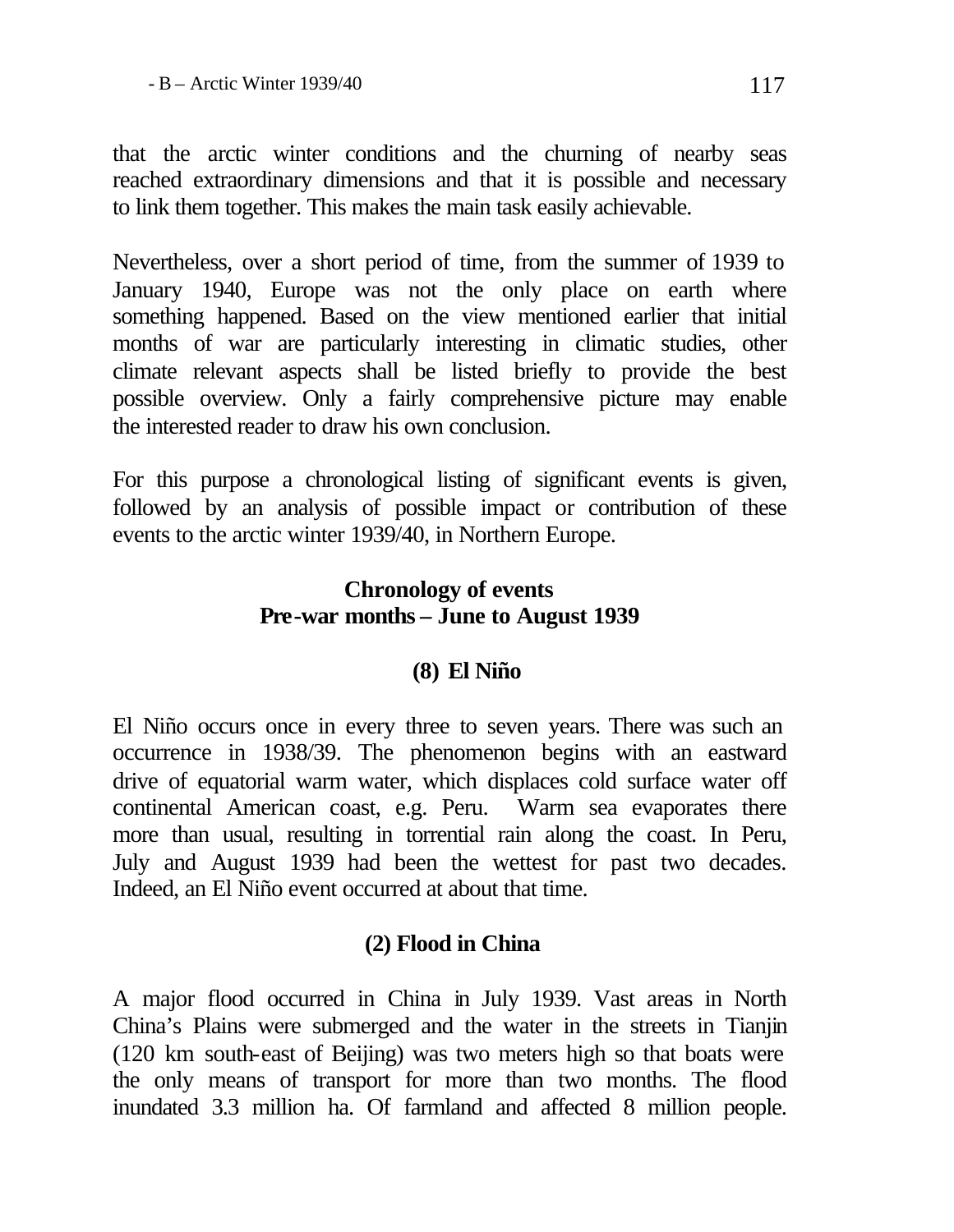Death toll was estimated at 20,000, though it could have been much more.

#### **(3) Russian-Japanese war in China**

War was raging on China's soil between China and Japan since 1936, when Russian and Japanese forces of about 80,000 men on each side went into direct clash, on the  $20<sup>th</sup>$  of August 1939, at Nomonham, a place on the boarder between Outer Mongolia

and Manchuku. Battles raged for four weeks. Soviets had transported more than 400 tanks, 200 heavy guns, 400 armoured cars, 500-700 planes and several thousand tons of ammunition, shells, bombs, etc.

via Dessert Gobi to the Far East. Presumably not less military equipment had been available with the Japanese Kwantung Army which eventually was the loser in this event, with 20,000 dead men, when the truce was signed, on the 16<sup>th</sup> of September. The Japan-China war continued with daily bombings, shelling, military encounters and battles.



#### **War months – September 1939 to January 1940**

#### **(4) Rain and tropical storm in California**

In September 1939, California experienced record rains with precipitation up to 370% of normal and an eight days' heat wave since the 16<sup>th</sup> of September, which was followed by a severe tropical storm<sup>32</sup> (NYT, the  $25<sup>th</sup>$  of September 1939). It was the heaviest September rain in Los Angeles' weather history and it broke the worst heat wave record in Weather Bureau records, measured in intensity

<sup>32</sup> A tropical cyclone in which the maximum surface wind speed ranges from 39 mph to 73 mph. Hurricane: when winds in a tropical cyclone equal or exceed 74 mph.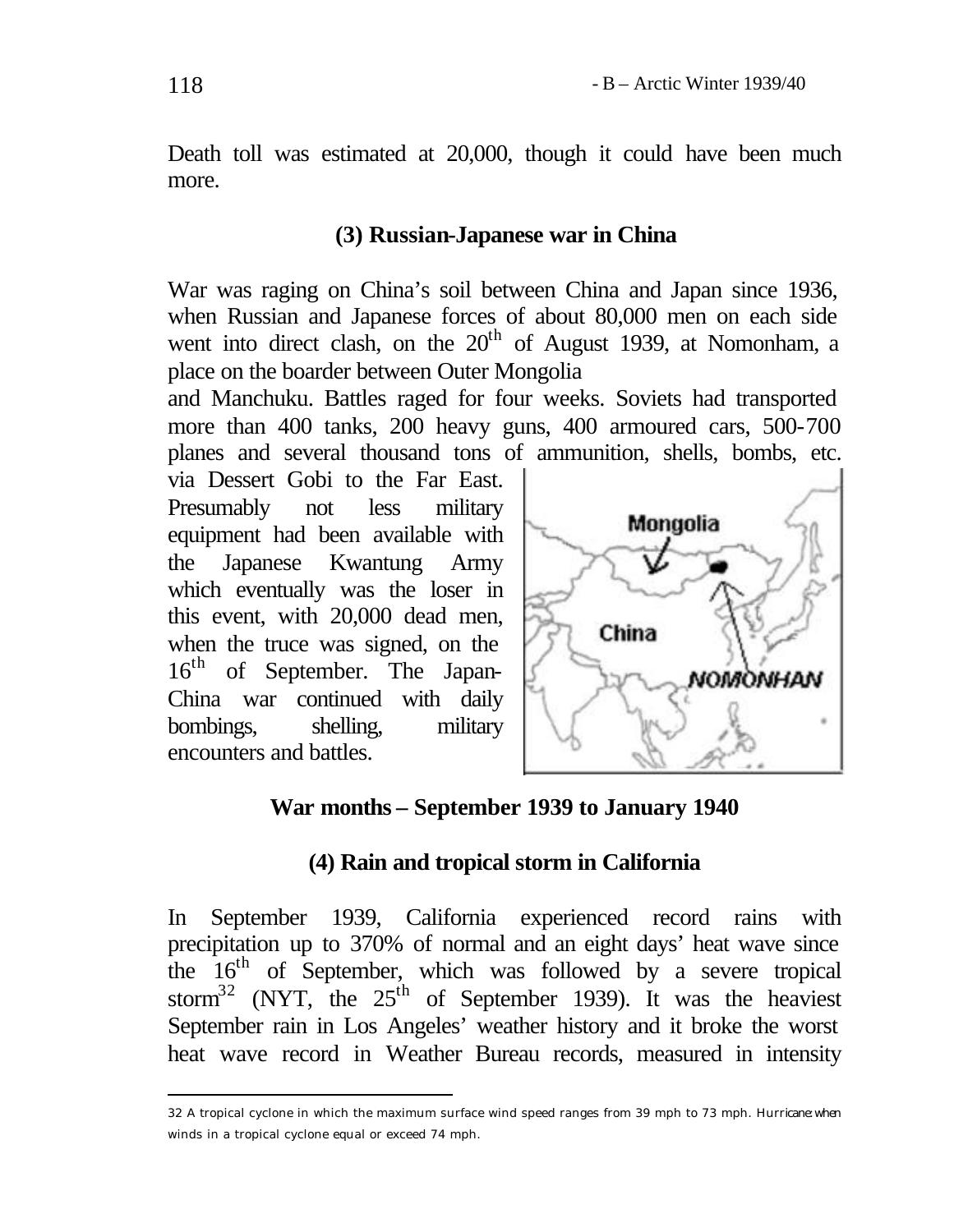and duration (eight days) (NYT, the  $26<sup>th</sup>$  of September 1939). It was a month with four storms, including the only storm on record hitting California as a tropical storm until  $2003^{33}$ , actually crossing the shore at Long Beach.

### **(5) September anti-cyclone over North Atlantic?**

During the early war period, daily weather charts showed a highpressure area between Iceland and Scotland, between the 16<sup>th</sup> and the  $28<sup>th</sup>$  of September. It was a sea area 'crowded' by several dozens of big Royal Navy ships chasing German merchant and naval vessels and German U-boats, 14 of which operated west of Scotland since the end of August. French navy operated near Brest. Convoys sailed. Ships were shelled, torpedoed, scuttled and eventually a number of them were sunk.

#### **(6) Sinking of Rawalpindi and Atlantic cyclone**

First sea engagement of naval surface vessels in the North Atlantic occurred east of Iceland, on the  $23<sup>rd</sup>$  of November 1939. New and big German battleships *Gneisenau* and *Scharnhorst* sailed in a flotilla of six naval vessels, when they saw HM Armed Merchant Cruiser *Rawalpindi* of 16,697 tons at some distance. *Scharnhorst* fired salvos over a distance of 10,000 yards (NYT, the  $28<sup>th</sup>$  of November 1939). One hit the *Rawalpindi's* forward magazine and soon a big explosion sank the ship. The Royal Navy ordered all available Home Fleet ships (ca. 20 big naval vessels) to sail to the scene of action to hunt the German flotilla. This naval encounter was immediately followed by a rapid decrease of air pressure with more than 50mb in 48 hours. On the 26<sup>th</sup> of November, air pressure was down to 945mb.

<sup>33</sup> Jack Williams, 'Background: California's tropical Storms', www: USATODAY, Weather, 12/29/2003.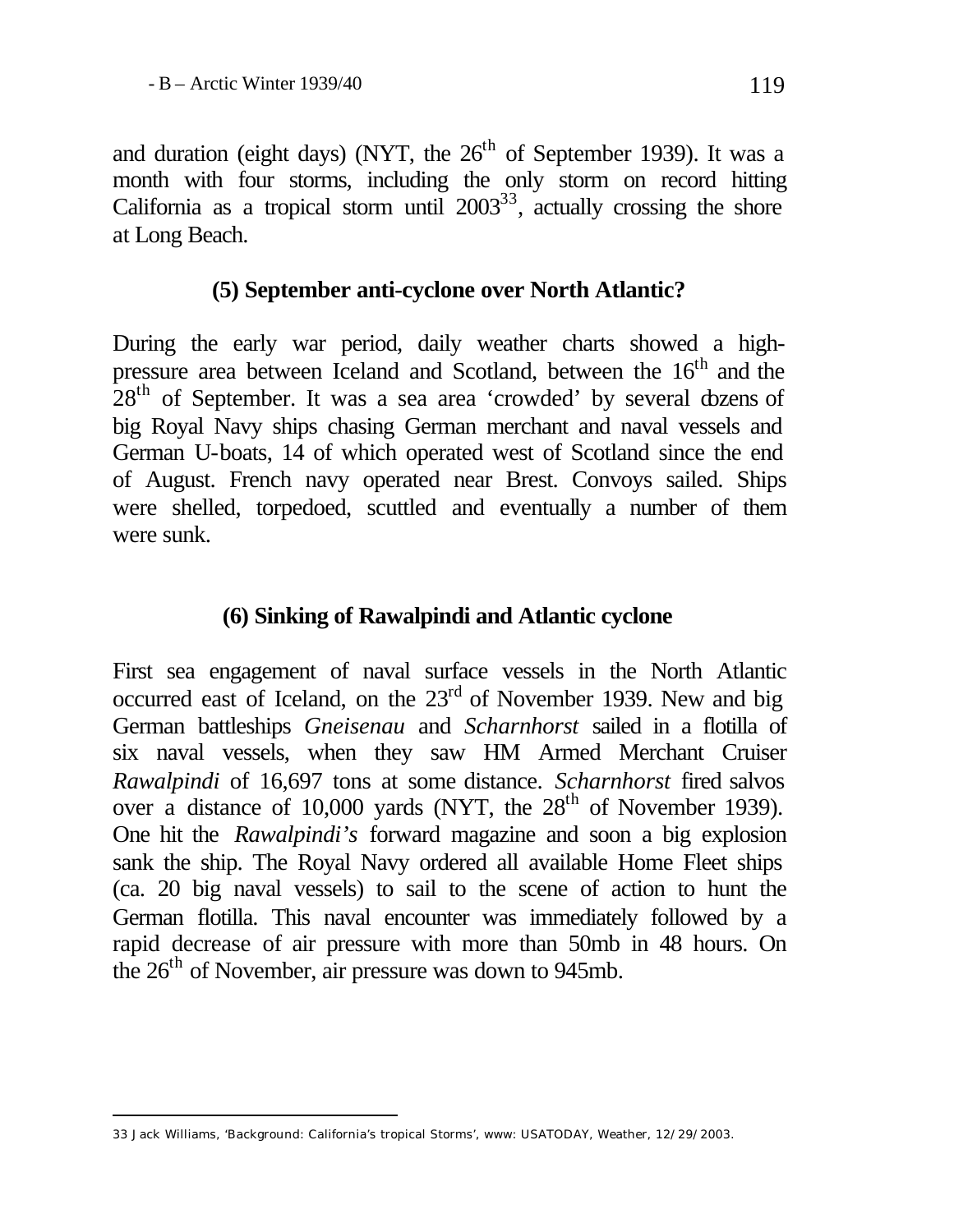



This event has only a remote connection with Europe's arctic winter of 1939/40. As mentioned in a previous section, WWII had hardly started when it began to rain excessively in

Western Europe, from Berlin and Basel to Paris, Amsterdam and London, for three months. The amount was more than three times the previous averages. What makes this event even more interesting is what happened on the other side of the globe.

In the late autumn of 1939, the U.S.A. 'fell dry', receiving only a small percentage of the normal precipitations: October 78%, November 44% and December 71%. On the  $7<sup>th</sup>$  of January 1940, The New York Times reported that November was unusual because of its dry air. According to US Weather Bureau<sup>34</sup> "the fall season was extremely dry over large areas. From the Rocky Mountains eastward, it was the driest fall on record considering the area as a whole." Therefore, a frame for the arrival of an early winter and a bitter cold and snowy January for the USA was predicted.

### **(8) Russian – Finish War**

Without having declared war, Josef Stalin sent his Red Army and Baltic Fleet to attack Finland, on the 30<sup>th</sup> of November 1939. At hat

<sup>34</sup> R.J. Martin, 'The Weather of 1939 in the United States', Monthly Weather Review, Vol.67, 1939, pp.444f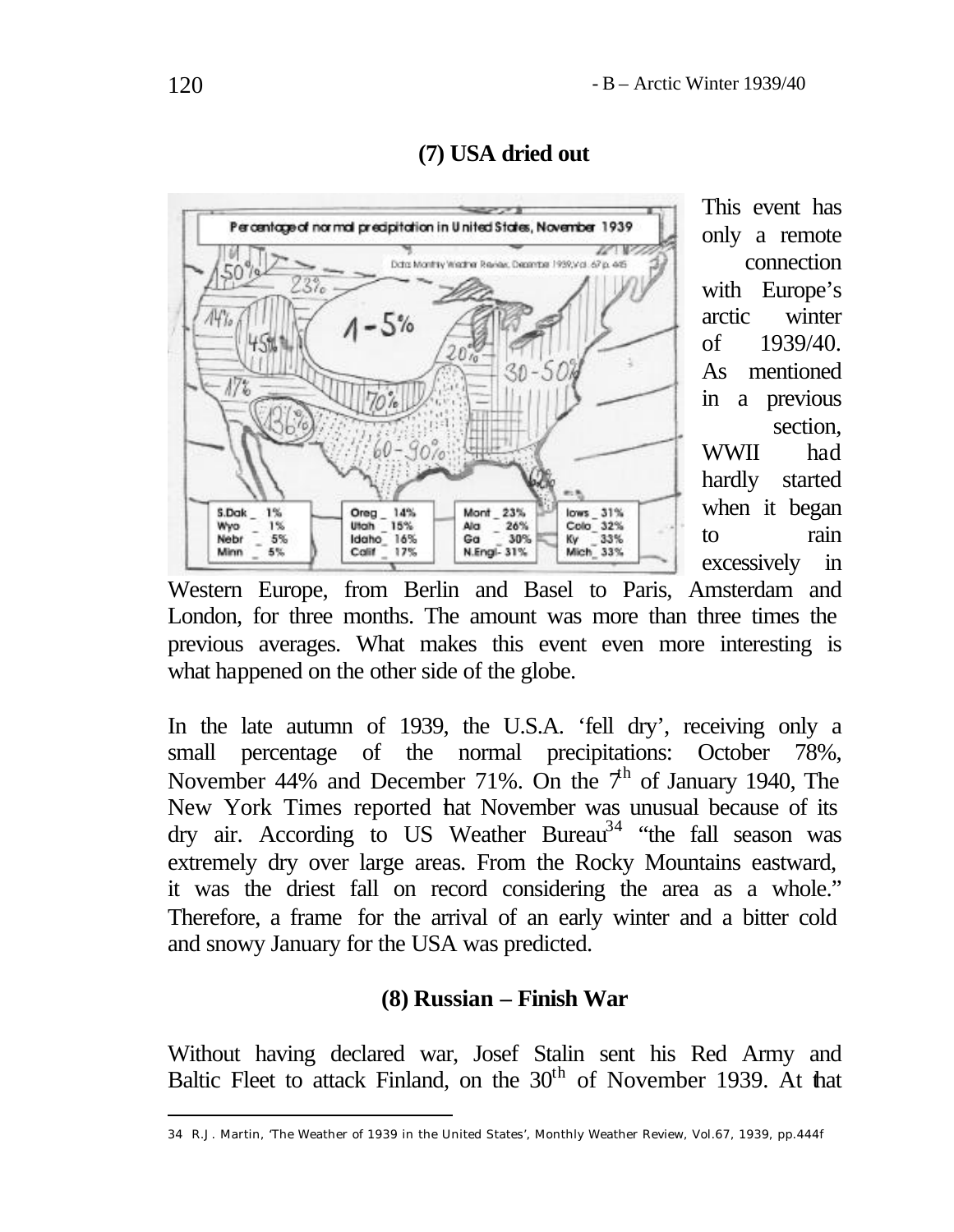time, "military observers believed that the total Russian forces in the Leningrad district and the Lake Ladoga region were of at least 5,000,000 men. The number of tanks was estimated at 1,000 and the number of fighting planes at 500." (NYT, the  $7<sup>h</sup>$  of December 1939) "All in all, the Leningrad Military District command (Red Army) enjoyed a material superiority over the Finnish army by 3:1 in respect of manpower, 80:1 in respect of tanks, 5:1 in respect of artillery of all types and  $5.5:1$  in respect of aircraft<sup>35</sup>. The battle took unimaginably destructive dimensions during the full winter period and ended with a treatise only on the  $12<sup>th</sup>$  of March 1940.

It can hardly be overruled that major military activities went 'hand in hand' with drastic weather changes and deadly low temperatures, for example:

- Invasion of Finland had started and 'blinding snowstorms' waged along the 750 miles of the battle line. (NYT, the  $4.5<sup>th</sup>$  of December 1939)
- Russians started a major offensive on the  $20^{th}/21^{st}$  of December – and blizzards occurred and the temperature fell to below  $-30^{\circ}$ C. (NYT, the 21<sup>st</sup> of December 1939)
- Joseph Stalin had amassed 300,000 of his best troops to attack Finland from the north and the east (NYT, the  $27<sup>th</sup>$  of December), sometimes shelling Finnish positions up to 48 hours continuously – and snowstorms and unusual low temperatures reached the battlefields.  $(NYT$ , the  $29<sup>th</sup>$  of December 1939; Hamburger Anzeiger, the  $30^{th}/31^{st}$  of December 1939)
- Russia deployed 2,000 large guns (NYT, the  $18<sup>th</sup>$  of January), which spat hundreds of shells every minute (NYT, the  $1<sup>st</sup>$  of February) – but 'a pitiless deathly cold laid a glacial cover on Russia's war machinery tonight with phenomenal 54 degreesbelow-zero temperatures'. (NYT, 18 January)

<sup>35</sup> Van Dyke, p.39-40, reference above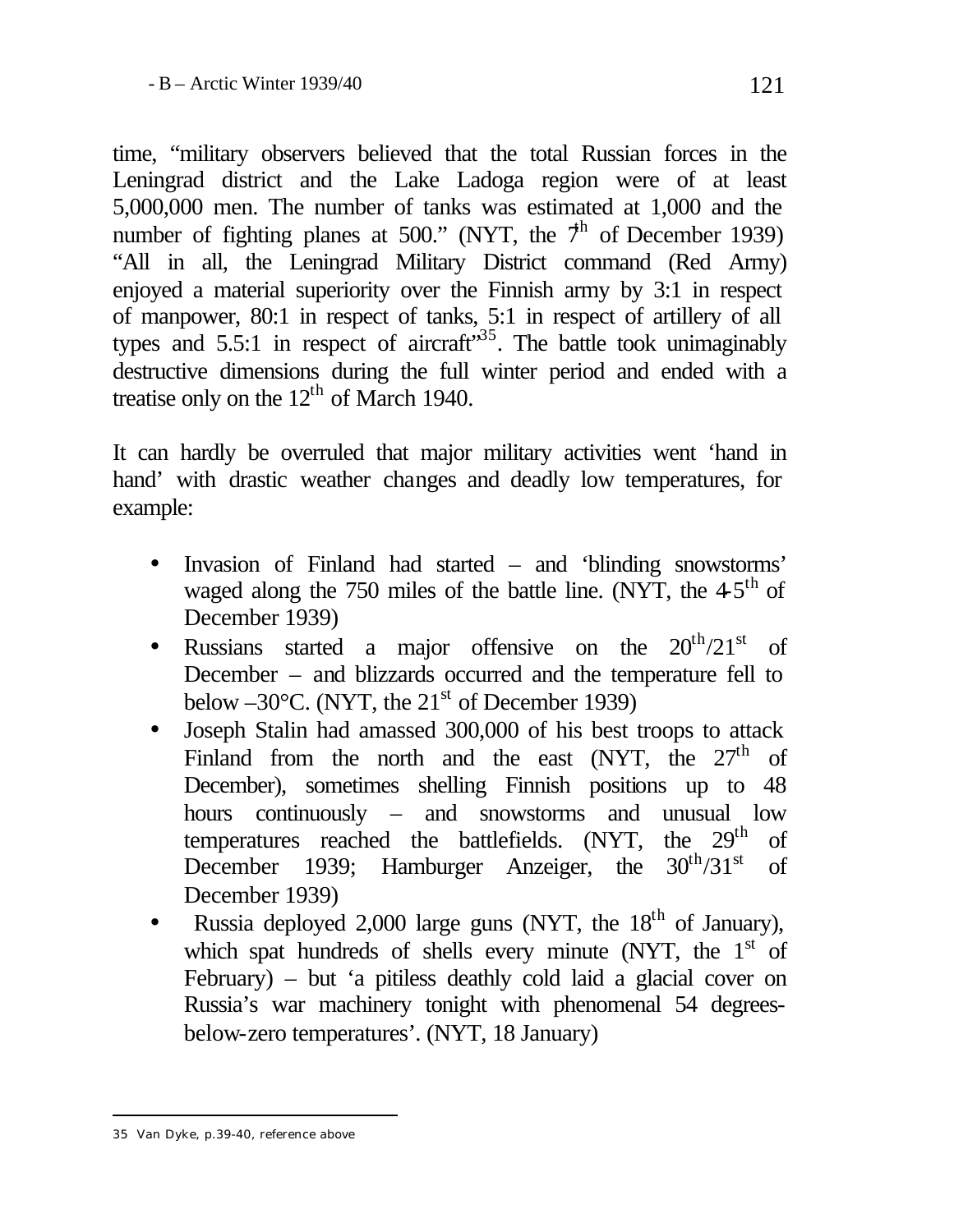These events are too obvious to be a coincidence. A few years later, William Mandel<sup>36</sup> pointed to the fact that much lower temperatures were experienced in the winter campaigns around Leningrad during the Soviet-Finnish fighting in 1939/40, around Moscow and Leningrad in 1941/42 and around Stalingrad in 1942/43.

December 1939 was extremely variable in terms of weather. The first cold wave came around the  $24<sup>th</sup>$  of December. The New York Times correspondent, James Aldridge, reported as it follows:



*A low-pressure area developed suddenly off the Lofoten on 21st December 1939 causing wind forces of Beaufort 12 in some parts of Norwegian coast. On 22nd December the cyclone passed the city of Lulea (most northern city of the Baltic Sea) with unchanged air pressure of 975 mb., while Central Europe was fully controlled by a continental high pressure system. B/W page 122*

<sup>36</sup> William Mandel, 'Some notes on the Soviet Arctic during the past decade', in: Journal of Arctic Inst. Of North America, Vol. 3, 1950, p.55ff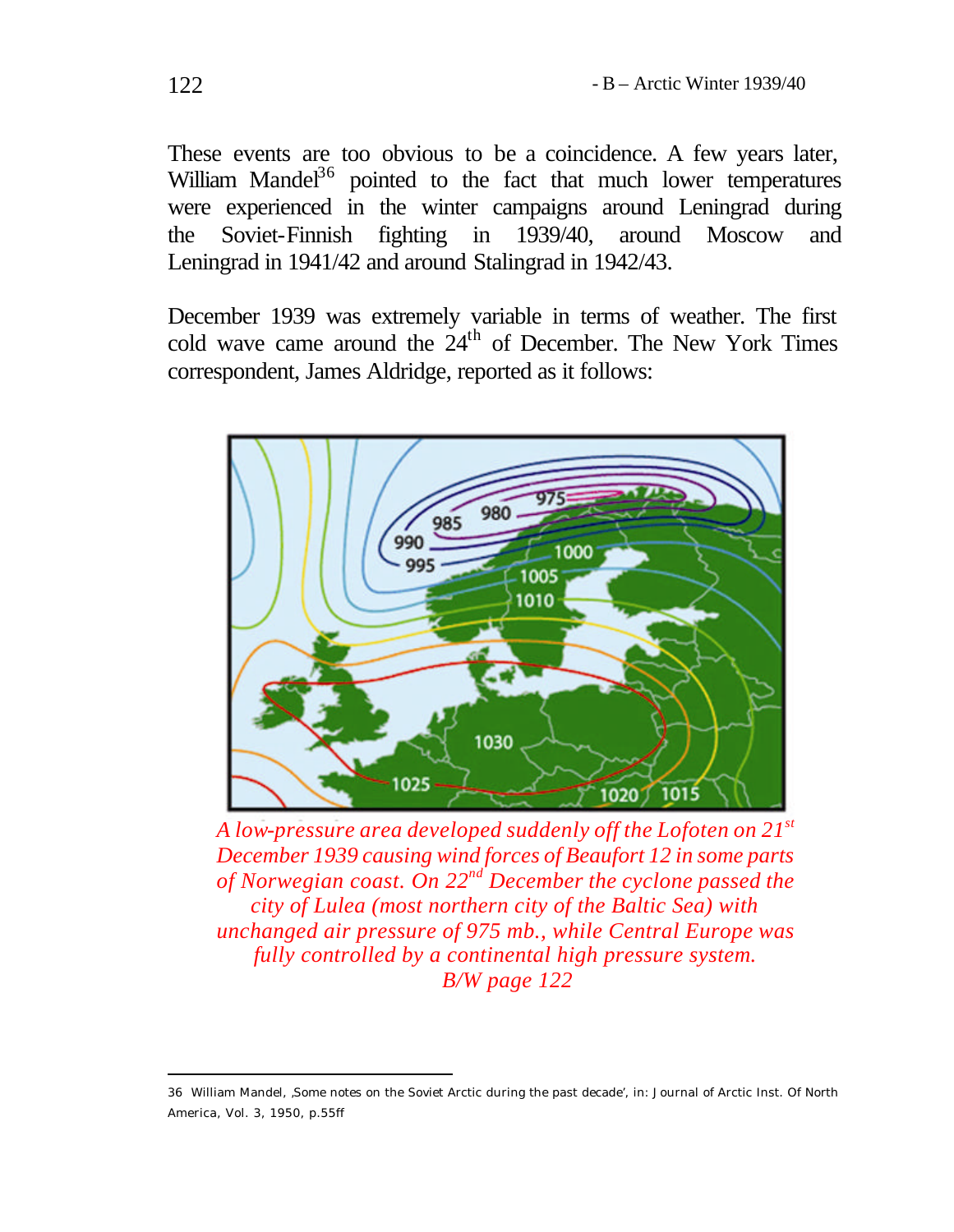*"The cold numbs the brain in this Arctic hell, snow sweeps over the darkened wastes, the winds howl and the temperature is 30 degrees below zero (minus 34.4°C). Here the Russians and Finns are battling in blinding snowstorms for possession of ice-covered forests. …I reached the spot just after the battle ended. It was the most horrible sight I had ever seen. As if the men had been suddenly turned to wax, there were two or three thousand Russians and a few Finns, all frozen in fighting attitudes. Some were locked together, their bayonets within each other's bodies; some were frozen in half-standing positions; some were crouching with their arms crooked, holding the hand grenades they were throwing; some were lying with their rifles shouldered, their legs apart…. Their fear was registered on the frozen faces. Their bodies were like statues of men throwing all their muscles and strength into some work, but their faces recorded something between bewilderment and horror." (NYT, the 25th of December 1939)* 



l

### **(9) Earth Quake in Turkey – the 27th of December 1939**

On Wednesday, the 27<sup>th</sup> of December 1939, a devastating earthquake in the north-easterly highlands of Anatolia shook the whole of Turkey at 1:57:35 a.m. local time<sup>37</sup>. The quake

<sup>37</sup> Recent seafloor earthquake off Aceh/Indonesia with deva stating tsunami in Indian Ocean coastal rim occurred almost exactly 65 years later, on December 26th 2004, at local time 07-57 hours (GMT 00-59 hours).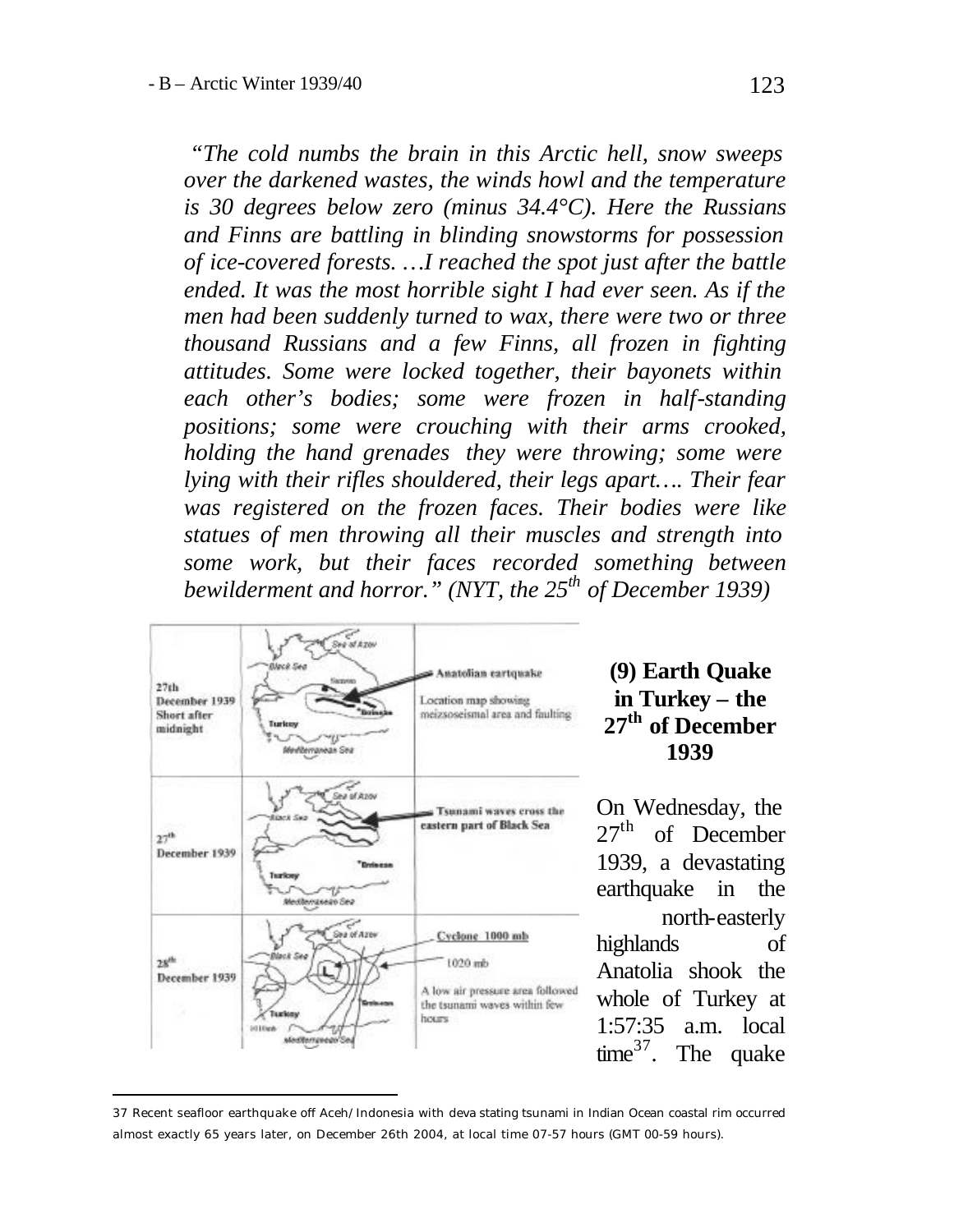with a force of 8 on Richter scale caused 35,000 fatalities and injured 100,000 besides making homeless other several hundred thousands. 90 villages and 15 cities over an area of 30,000 square kilometres were completely destroyed. The earthquake produced a tsunami wave of 3- 4 metres. A one-metre high wave crossed the eastern part of the Black Sea from South to North, as recorded by several Russian stations. Immediately after the quake, bitter cold, storms, heavy rains, floods and snow fall occurred.

Low pressure from above Ukraine moved into the southern Black Sea, off the city of Sinop/Turkey, halfway between Bulgaria and Georgia, presumably due to quake and related tsunami. A previous highpressure centre was still in place ca. 600 kilometres away, in Eastern Anatolia. At this short distance, an air pressure difference of at least 35mb generated strong winds that brought hardship to Turkey by way of bitter cold, stormy winds, heavy snow fall and floods. "Temperatures of 22 degrees below zero Fahrenheit (minus 30°C) and strong winds from the Black Sea claimed many lives…" (NYT, the 29<sup>th</sup> of December 1939) This constellation contributed to sudden cold and snow further west in Yugoslavia and Italy, during the last days of the year.

### **(10) A bitter cold January in USA and China**

January 1940 was very cold all over the Northern Hemisphere, including USA and China. First signs of a 'real' US winter emerged at Christmas time 1939 when, except for the Deep South and California, the United States experienced snow and extreme cold (NYT, the  $26<sup>th</sup>$  of December 1939). Winter came earnestly with a frigid wave that gripped most of the United States (in early January 1940). Icy north-westerly winds swept New York with force on the  $6<sup>th</sup>$ of January, causing temperatures to drop to an average of 10 degrees Fahrenheit below normal (NYT, the  $7<sup>th</sup>$  of January 1940). From the Continental Divide to the Atlantic Coast, there were strange occurrences as compared with normal weather conditions. Frigid waves even touched the northern parts of Florida (NYT, ditto).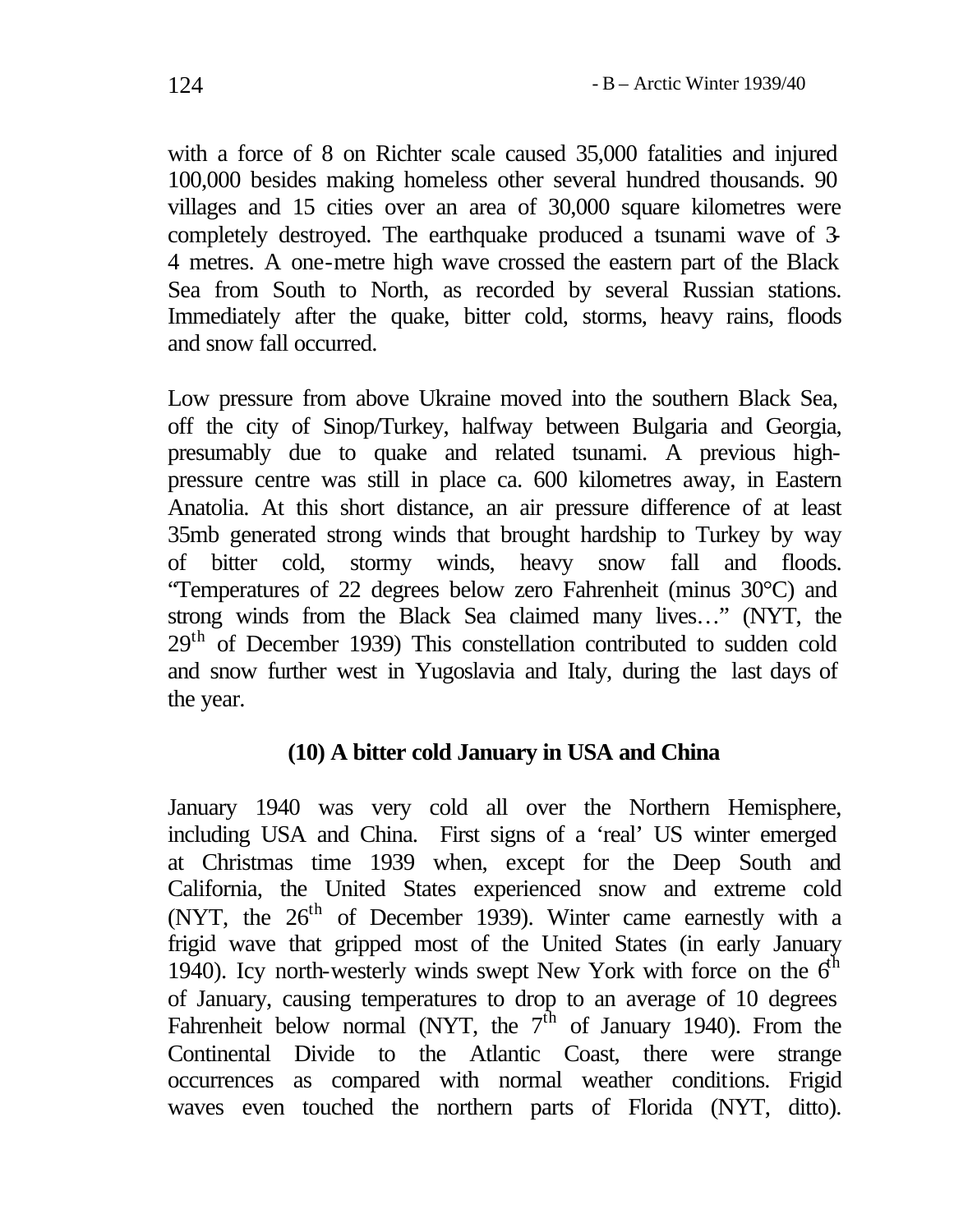However, the severity of the winter in the United States was over by the end of January 1940.

A similar cold wave gripped China. According to the newspaper reports, by the end of January 1940, all parts of China reported unusually harsh weather with snow falling in some districts where snow was unknown for twenty years. The cold wave had extended to China's southernmost provinces of Kwangtung and Kwangsi. In Changsha, capital of the Hunan Province, the weather was described as the worst in twenty years. A blinding snowstorm swept Lanchow (Lanzhou), the capital of Kansu, where the cold was said to be the severest in China (NYT, the  $23<sup>rd</sup>$  of January 1940).

## **Synthesis of events Matters to consider**

Now that a new stage was reached, we have to think whether the events listed above may have made a significant contribution to arctic winter conditions of 1939/40 in Northern Europe. Previous sections established that naval warfare, due to turning and churning of huge sea areas, must have caused a drop in winter temperatures to such low levels that have not seen in the past 100 years. What role did each of the above-mentioned events play during the second half of 1939?

To begin with, it might be prudent to express clearly that none of the events listed above alone or in combination with any other provided a major contribution for generating the forthcoming winter conditions in Europe. This was decisively caused and sustained by naval war at sea. Yet, it cannot and will not be concluded that contributions on a varying scale from very little to significant levels are possible. Some aspects are logic and easy to present; others are not. This is often in respect of the cause and effect of the weather. The principle applied is: "what was first, the chicken or the egg?"

Actually only two weather conditions out of ten events listed above deserve particular attention. The rest of them are very interesting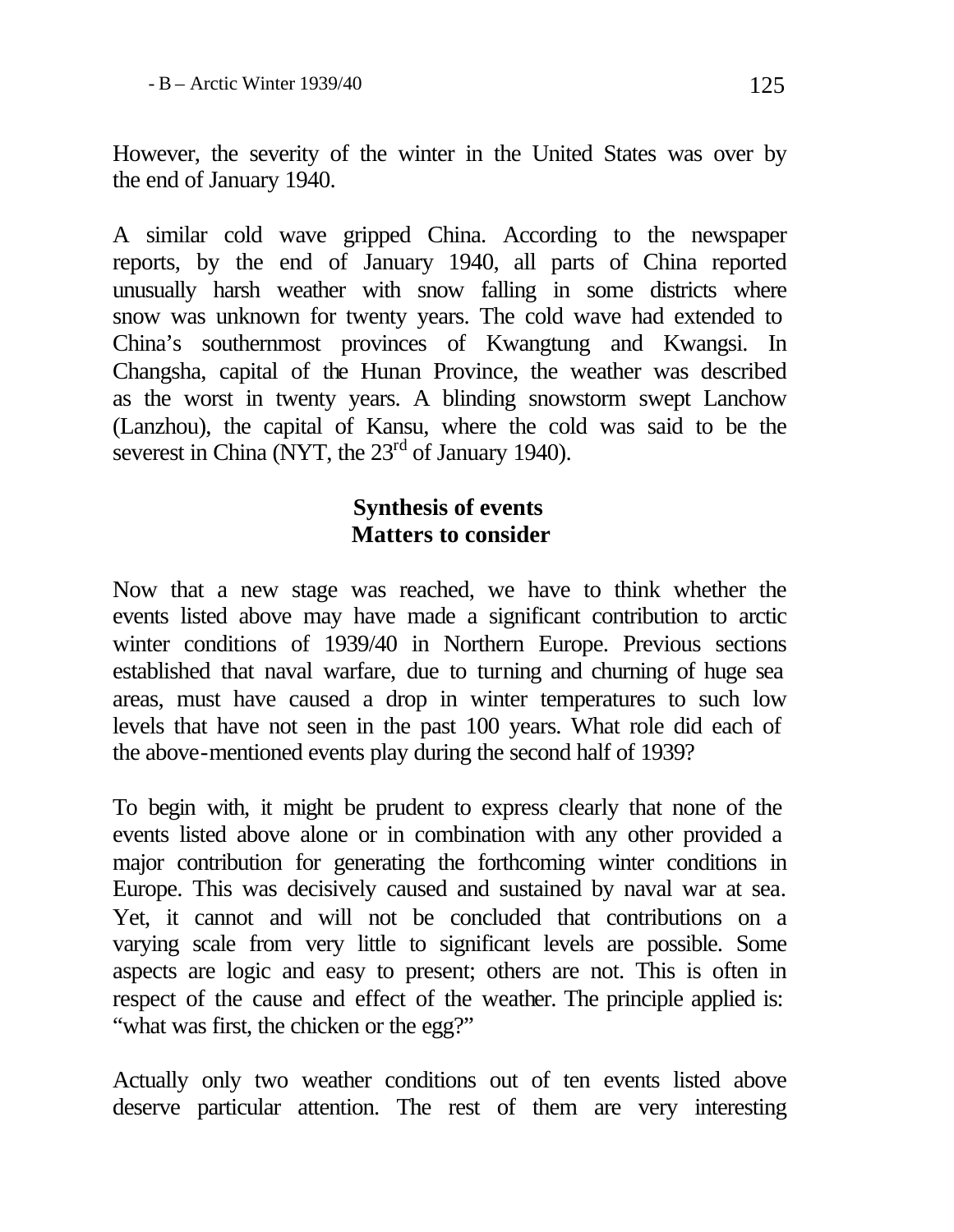aspects for understanding the general situation as they may have presumably played a minor role during initial war months, as it will be discussed later in this section.

The most relevant aspects should be discussed first. Out of two subjects, one, which needs a more detailed consideration, relates about rainmaking in Europe, dryness in USA and subsequent cold in January 1940. The second is related to a recent claim that the extraordinary winter of 1939/40 had been caused by the El Niño phenomenon. This shall be reviewed first.

### **Substantial contributor? (a) Arctic winter due to El Niño?**

An international group of scientists suggested recently that there could be a link between the arctic war winter of 1939/40 and an El Niño event which started in autumn 1939, reached its full strength in January 1940 and lasted, with varying intensity, until spring  $1942^{38}$ . According to them, the dominant global feature was the contrast between high tropical and low extra-tropical sea surface temperatures (SSTs) in both hemispheres.

This claim is already weak on facts. As mentioned earlier, an El Niño effect had started in 1938 and reached full strength in South America in July 1939. From then on, the warm water pool causing extra rain, e.g. as in Peru, had been receding. Even if one is willing to accept that a prolonged event occurred, there are not sufficient facts to support the claim. There have been about 25 El Niño events during the past 150 years. It has already been established that subsequent, long distant effects could have been caused, e.g. increased rain in Florida, flood in Brazil and draught in Australia. During the 25 El Niño periods, there were indeed cold European winters as well as normal ones. For example, during the very cold winter of 1928/29, previous to that of

<sup>38</sup> Broennimann, S.; Luterbacher, J.; StaehelinJ., Svendby, T.M.; Hansen, H. & Svenøe, T.; ' Extreme climate of the global troposphere and stratosphere in 1940–42 related to El Niño', in NATURE, Vol. 431, 21 October 2004, pp. 971-974.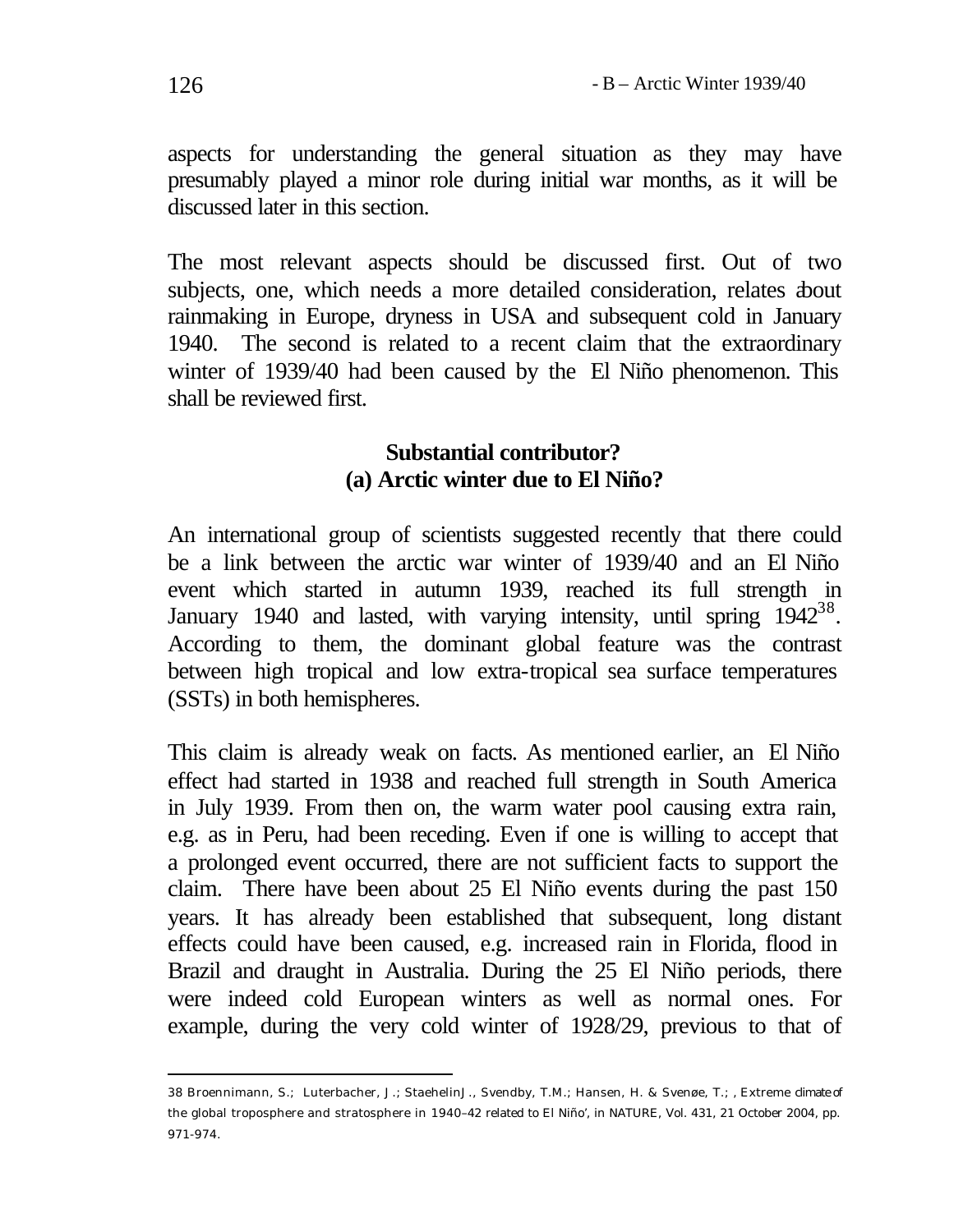l

1939/40, the Pacific saw a La Niña, actually the opposite of a warm water pool under El Niño conditions.

The claim of a prolonged El Niño from 1940–1942 should be treated with suspicion, too. Based on sea surface temperatures (SST), it is not too difficult to dismiss it as too shaky due to various circumstances and war conditions<sup>39</sup>. On the one hand, means and techniques of SST data collection changed considerably during wartime. Talking about a prolonged event over a three-year period fails to give a convincing explanation from the first place. How this could have happened as it does not fit typical El Niño features wherein warm water pools move across equatorial Pacific frequently in multi year intervals?

Regarding the claim that an El Niño would have commenced in autumn 1939, this study attempts to make an altogether different claim. With the commencement of WWII, Europe's seas were turned so much about that they affected weather conditions in distant areas, too, e.g. Northern Pacific. Fresh WWII impacts could have raised the impression that certain statistical deviations have been caused by equatorial Pacific conditions. After all, in late September 1939, California was hit by the only tropical storm ever since such events have been recorded. During this month, severe land wars were fought in Europe and China, causing excessive rain in West Europe. There were thousands of naval vessels out at sea churning the seas so much that they prevented Atlantic depressions to take their common route via Central Europe.

After all this investigation, we will not refute the argument that the El Niño phenomenon from 1938/39 may have had a small share in weather making conditions during the autumn of 1939 and the winter of 1939/40 as far as heavy rain in California, Arizona and Florida, in

<sup>39</sup> Bernaerts, A.; 'Reliability of sea-surface temperature data taken during war time in the Pacific', presented at Symposium on Resource Development, August 8-9, 1997, Hong Kong, in: PACON 97 Proceedings, pp. 240-250; Bernaerts, Arnd; "How useful are Atlantic sea-surface temperature measurements taken during World War II", paper submitted at the Oceanology International 1998 Conference, "The Global Ocean", March 10-13, 1998, Brighton/UK; in: Conference Proceedings Vol.1, pp 121-130; texts are available on: www.oceanclimate.de ; and www.seaclimate.de, in section: Previous Essays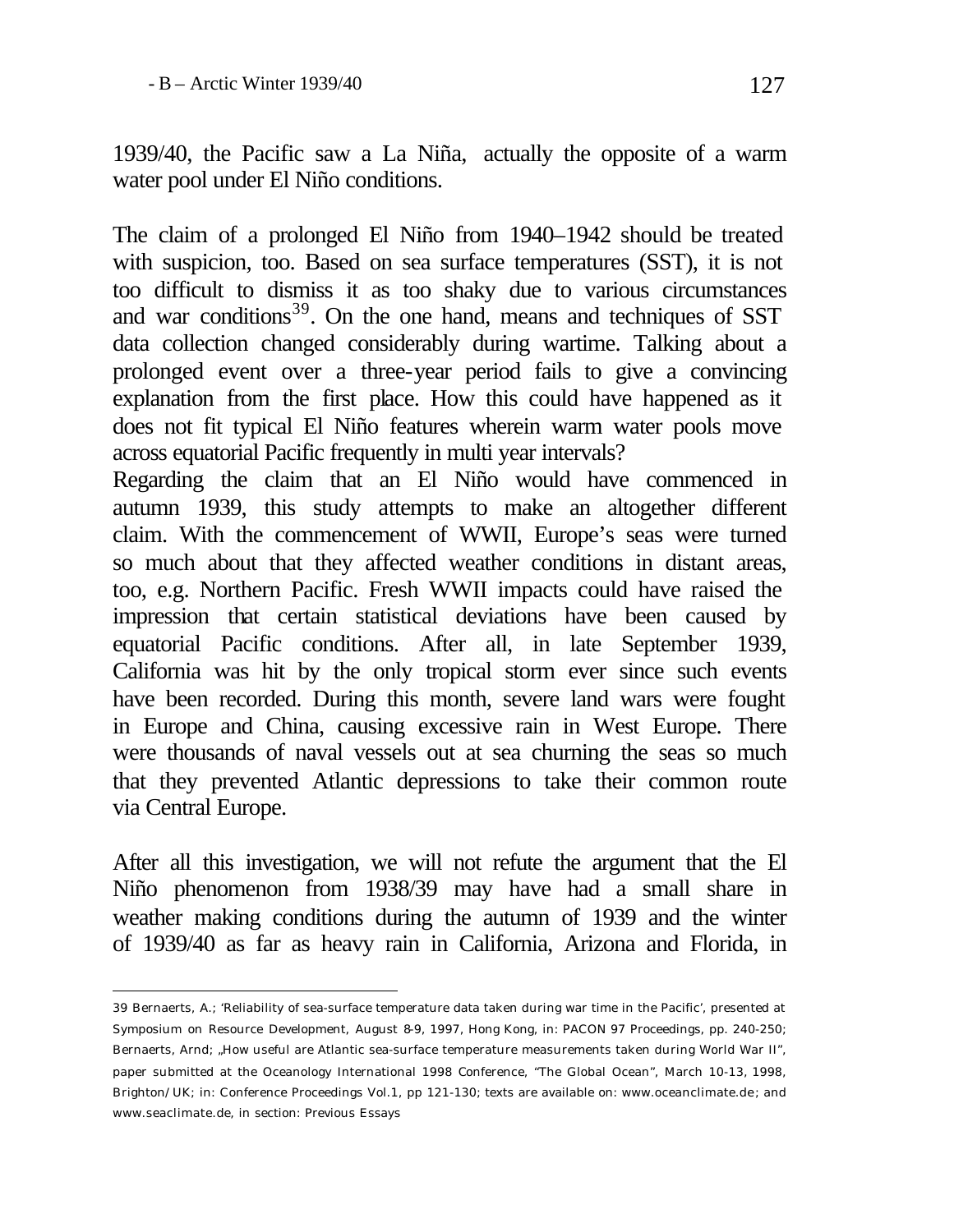September 1939, is concerned. They have less, if anything to do with the extremely dry months of October, November and December 1939, in USA. Regarding the excessive rain in West Europe during the first four war months and concerning the closing of the pathway for westerly winds and Atlantic depression through Central Europe, nothing indicates any El Niño contribution. The subsequent arctic war winter in Northern Europe is definitely a 'Europe-made' affair, caused by navies turning the regional seas about.

### **(b) Rain, dryness and polar air**

Rain or no-rain is an interesting issue in the second half of 1939, which definitely had something to do with a snowy and bitter cold in January 1940, in the United States. Physically, the issue has two aspects. Due to thinner humidity in the atmosphere during winter in the Northern Hemisphere, polar air can leave Arctic easily and expand southwards. A further aspect is the wetness of the continental soil. The war in Europe, and with a possible small contribution the war in China, had made the Northern Hemisphere dryer than usual since September 1939. This lasted until snow and frost established different conditions in December. In USA, the Weather Bureau noted that November 1939 was unusual because of its dry air (NYT, the  $7<sup>h</sup>$  of January 1940). If a strip of land, meadows, fields, forest, and mountains received much less rain than usual over a longer period of time, the evaporation rate will be correspondingly low and, subsequently, humidity will be low, attracting the dominance of dry cold air. This mechanism produced a cold January in the States. With this general picture in mind, the correlation of above mentioned events shall be discussed by first focusing on: 'Wet Californian September', and secondly on: 'Dry US November'.

### **aa. Wet Californian September 1939**

After only a slightly lower precipitation than normal during USA's growing season, from April until August 1939, precipitations were below normal during September, except for California and four other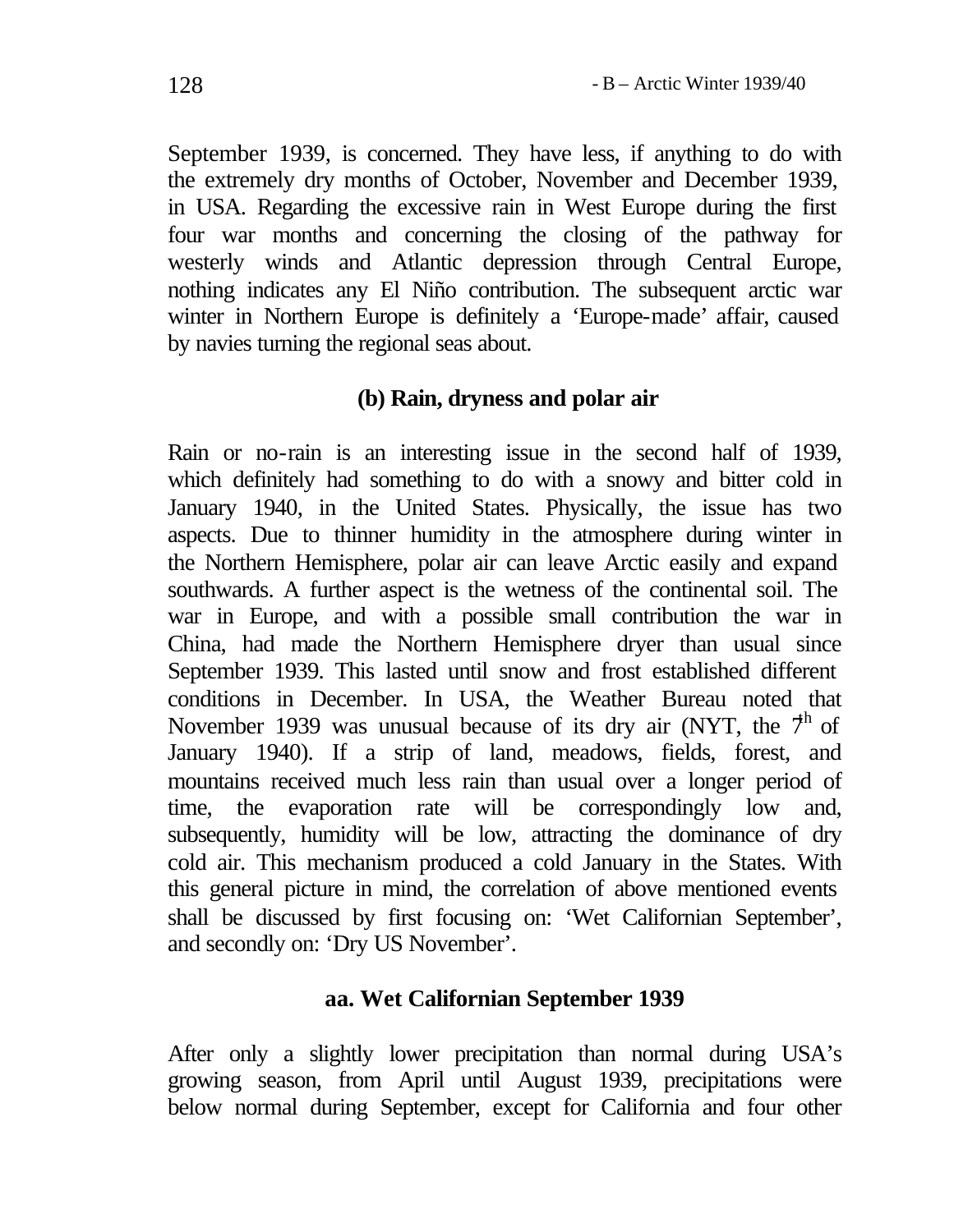States $^{40}$ . Four storms affected California during this single month, causing almost four times more rain than usual, including the only tropical storm ever moving onshore, with sustained winds of 50mph on the  $26<sup>th</sup>$  of September 1939. Can these exceptional circumstances be linked to the following four very different and interesting events?

- There was an ongoing El Niño event which reached its peak in July 1939;
- In China a war was going on, including a clash between Japanese and Russian forces, lasting from the  $20<sup>th</sup>$  of August to the  $16<sup>th</sup>$  of September 1939;
- A war in Europe started on  $I<sup>st</sup>$  September saw Poland shelled, bombed and burnt down until Warsaw surrendered on 27<sup>th</sup> September 1939.
- Since war commenced, weather pattern changed in Europe from usually prevailing maritime to continental conditions, by blocking typical westerlies while, simultaneously, a 1,035mb high-pressure area between Iceland and Scotland dominated the North Atlantic from the  $16<sup>th</sup>$  of September to the  $28<sup>th</sup>$  of September.



l

It is not the intention of this study to prove whether the war influenced weather change over Northern Europe or Northern Atlantic, which can be linked to the only tropical storm ever to enter California. However, war in

<sup>40</sup> Precipitation in percentage of normal: Calif. 370%, Ariz. 335%, Nev. 327%, N.Mex. 114% and Utha 251%.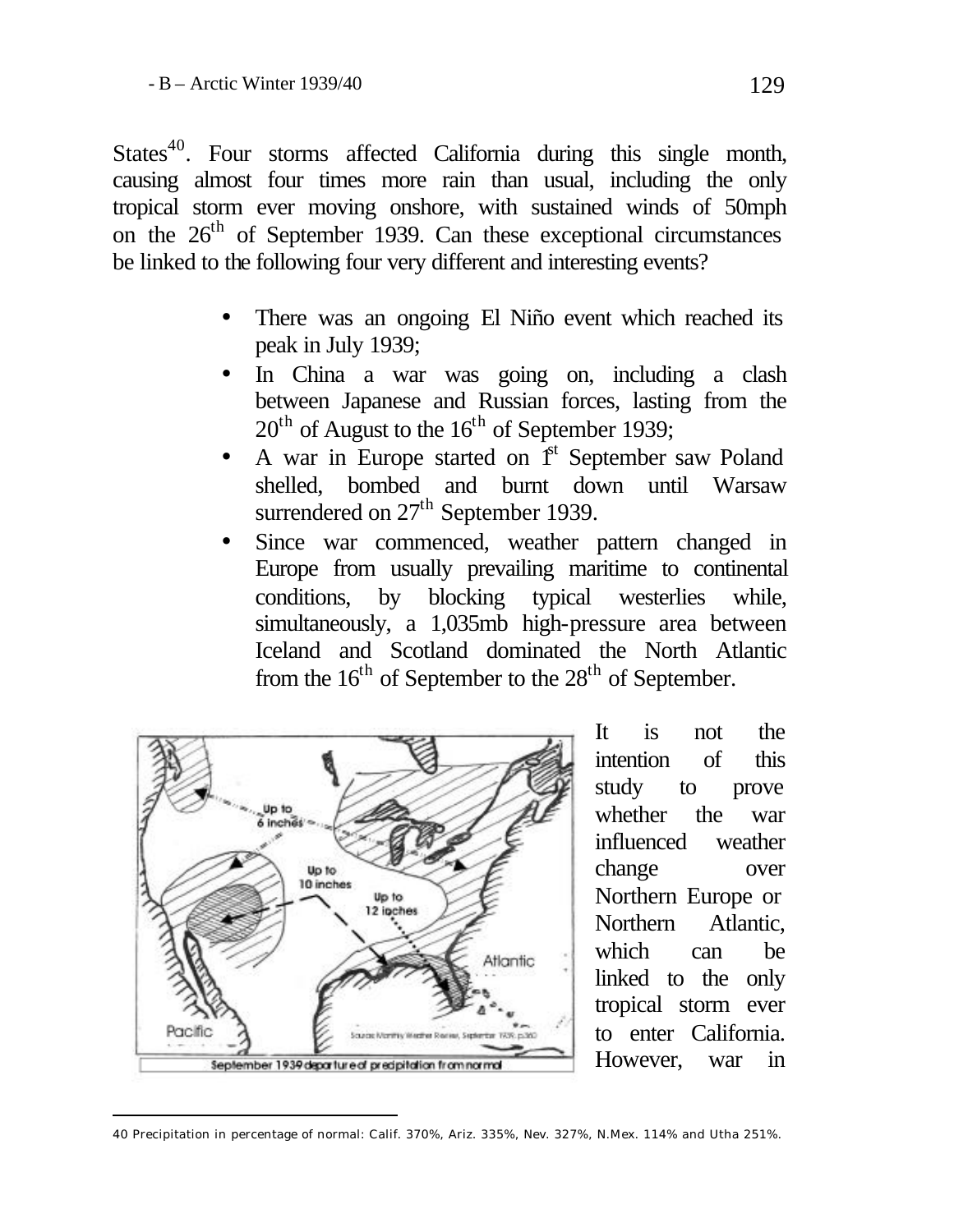Europe and at sea in the North Atlantic 'fell' on nature very suddenly. Common atmospheric and oceanic equilibrium was disrupted with extreme suddenness. In so far, it is not impossible that, at quite some distance from Europe, a tropical storm was forced to make a completely unusual move and enter the shore of Southern California.

Concerning the question whether land wars in China and Europe have influenced the intensity of rain in California, this needs to remain unanswered at this juncture. However, a connection to distant events should not be rejected outright. Humid air masses must be available to condense aerosol particles e.g. particles of dust, salt, desert sand or smoke (condensation nucleus). War machineries in Europe and China generated such stuff abundantly. If manned balloons can fly around the world at mid latitude in 10 to 20 days, condensation nuclei can certainly travel from China and Europe to East Pacific region in one or two weeks.

As an interim result, it is possible to establish that neither the interesting Californian tropical storm nor excessive rain influenced weather conditions in Europe. Vice versa, weather conditions due to war may have had generated, on their own or in combination with ongoing El Niño event of 1938/39, unique weather conditions in California during September 1939.

### **bb. Dry November generates cold January in USA**

Wet September 1939 in California is part of a more important aspect when searching for a connection between war conditions in Europe and distant weather anomalies. The issue will demonstrate that not only the cooling of Europe's seas caused by naval war initiated a Little Ice Age winter in Europe but that an unleashed war machinery presumably contributed to winter weather conditions in distant countries, viz. China and USA, as both experienced a bitter cold and snowy January 1940. Physical processes could have been as it follows: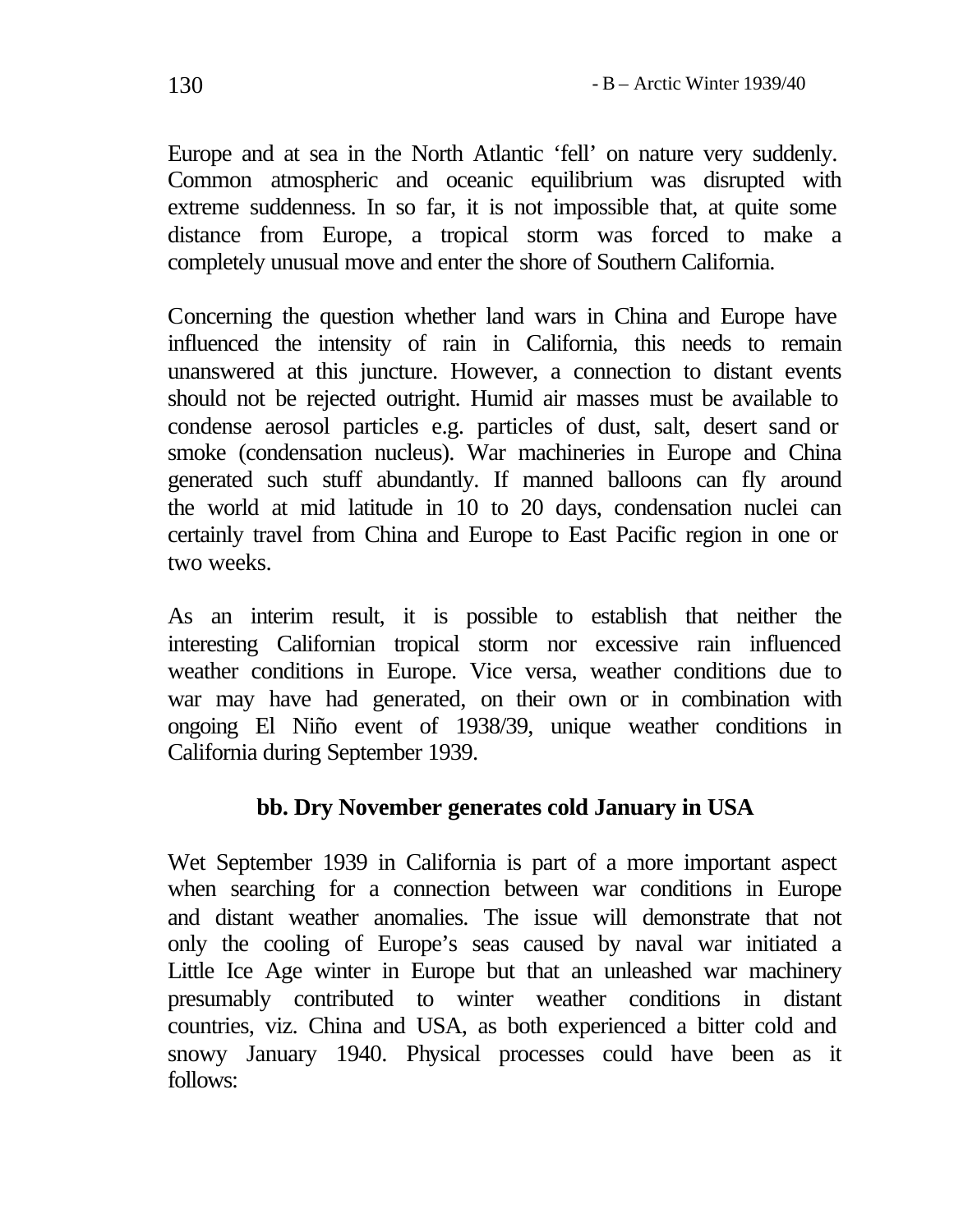- Military activities support the tendency to excessive rain due to throwing abundant condensation nuclei into the atmosphere.
- Excessive rain in Northern Hemisphere in autumn is particularly critical as it may take more days or weeks to 'refill' any gap (lower than usual humidity) than during summer season $4\overline{1}$ .
- With lower water content in the atmosphere, cold heavy air can easily dominate the scene and this air is abundantly available in the Arctic, moving southwards if mid-latitude humid conditions are thin.

The rest of the story of the autumn 1939 is quickly told. Heavy rainfall was recorded in quick succession: in China in July, in California in September and in Western Europe during September, October and November. The result quickly became statistically visible. United States fell dry. In November 1939, USA received only 44% of usual rain, in October and December 1/3 less than the average. After three months with too little rain, soil and ground were too dry for reasonably supplying the atmosphere with humidity through evaporation. The door was open for polar air. From Mountain View, Franklin County<sup>42</sup> minus  $20^{\circ}F$  (=-29<sup> $\circ$ </sup>C) was already reported before mid December (NYT, the  $13<sup>th</sup>$  of December 1939). Before the year's end, winter came with "a biting northerly wind, driving gray, snowladen clouds before it. Yesterday, it brought to New York its coldest day of the winter", down to 12°F (=-11°C). (NYT, the  $28<sup>th</sup>$  of December 1939)

l 41 Richard Scherhag (see reference above) , who analysed disruption in circulation of air in the winter 1939/1940, states with regard to air movements that there must have been a subsequent air -body-transfer (Massentransport) from the Southern Hemisphere towards the Arctic. This remark makes it clear that 'dry air' could have circled the globe for some time before a 'humidity gap' could be refilled. It also confirms that there was a 'humidity gap' in the first place.

<sup>42</sup> The New York Times presumably refers to location: Mountain View in New York State, ZIP Code 12969: Franklin County; Latitude 44° 72' N, Longitude 74° 08'.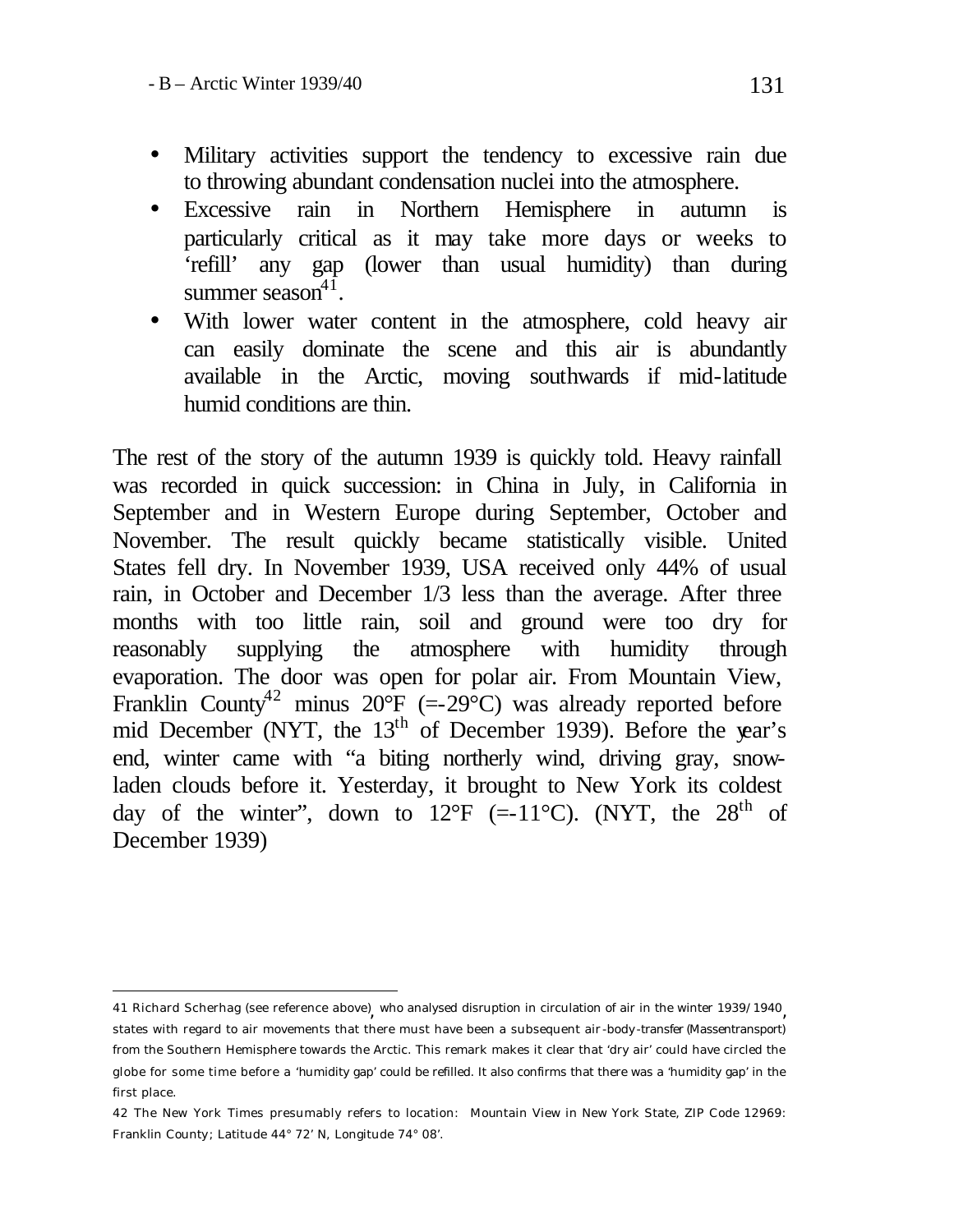#### **(c) Remaining potential contributor**

From 10 events listed above, viz. July 1939 (1 - Flood in China) to January 1940 (10 - Cold USA), only three have not been mentioned and integrated in previous sections, namely: (6) November 1939 cyclone; (8) Russian-Finnish winter war; and (9) Turkey earth quake.

All three events occurred in a different area of Europe, viz. west of Scotland, high in the NE (Finland) and SE (Anatolia). Each of them had a temporary regional effect but certainly did not contribute to forthcoming Little Ice Age winter in Northern Europe. Nevertheless, their context to weather developments is quite interesting:

#### **aa. Sinking of HMS Rawalpindi**



A free fall of air pressure by 50mb in 48 hours, following the first direct naval WWII high sea encounter (SE of Iceland, on the 23rd of November 1939), is interesting to study. It is just about two decades ago that meteorologists began

talking about something they called the *Butterfly Effect*. High politics was impressed and nodded agreement. The thesis suggests that, if a butterfly flaps its wings in one part of the world, it can cause a storm in another part. More precisely, the claim says that the flapping of the wings produces a tiny change in the status of the atmosphere which, over time, can result in a much larger effect elsewhere. This effect is often used in connection with "chaos theory", which assumes that the atmosphere is fundamentally chaotic. As such, it is said that it is inherently unpredictable<sup>43</sup>. Is that indeed the case? Is it really only a

<sup>43</sup> Palmer, Tim; 'A weather eye on unpredictability', in: Hall, Nina (ed); 'Chaos – The new scientist Guide to Chaos'; London 1991; pages 69 and 74.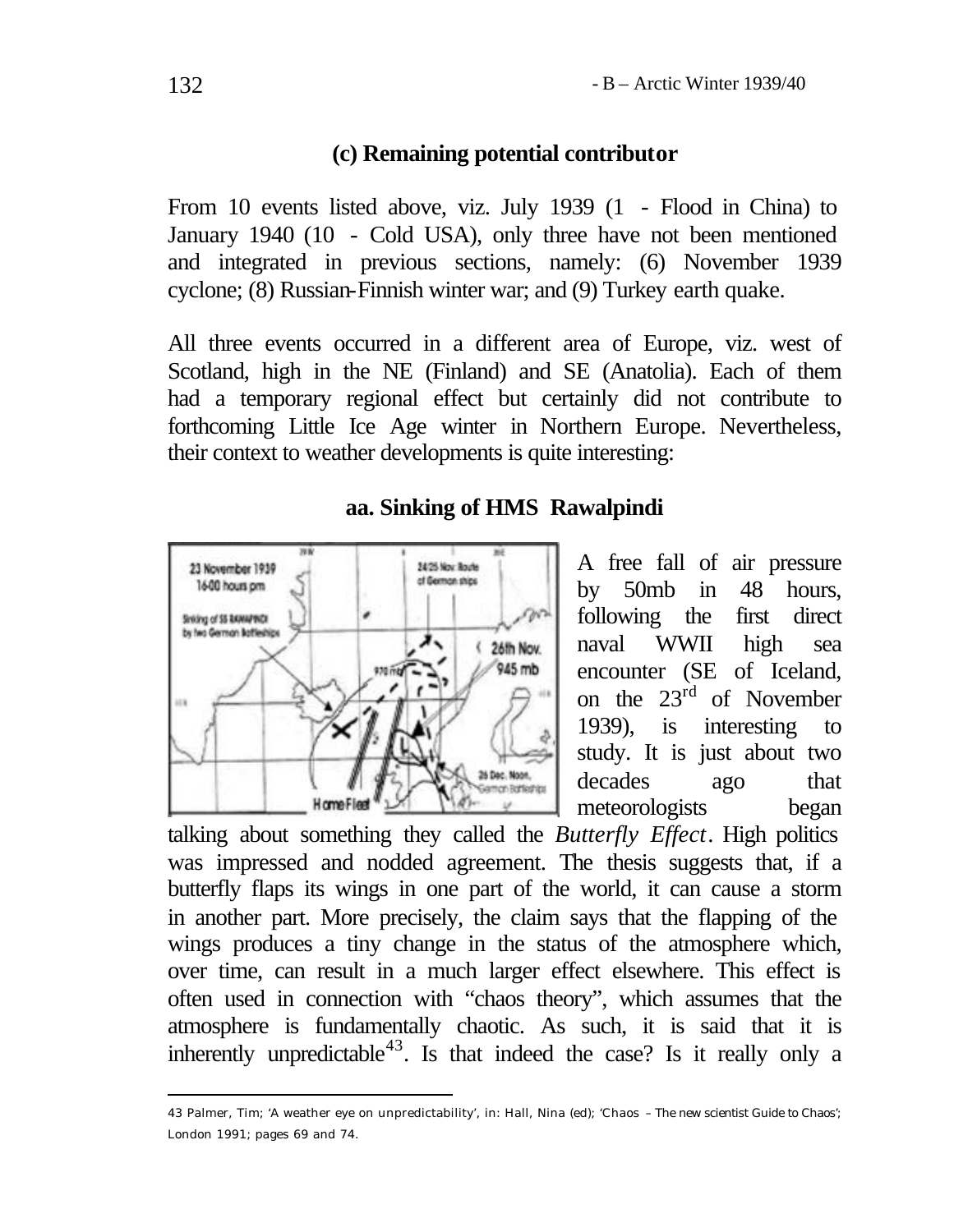matter of atmosphere? Can a 15 minutes naval shelling and subsequent aggressive criss-crossing of the sea area by several dozen naval vessels produce sufficient 'butterfly-effect' to turn a modest low air pressure into a violent cyclone? Such situations happened again and again until 1945. The impressive 945mb depression in the aftermath of the *Rawalpindi* event is nevertheless unique as, at that time, in November 1939, the sea area between Iceland and Scotland was still in her natural virgin status. Churning about the warm Northern Atlantic produces a direct atmospheric effect. There is no need for a butterfly around, neither alive nor in theory.



**bb. Red Army in Finland for winter war**

Several hundred thousands of Red Army soldiers were sent to attack Finland along an 800 miles long boarder, on the 30<sup>th</sup> of November 1939, when precipitation started with fog, rain and blinding snowstorms. Many dozens Russian naval ships from the Baltic Fleets navigated and fought shelling duels with Finish forces in the Gulf of Finland and the sea area remained ice free much longer than one could have expected. Winter cold had come early.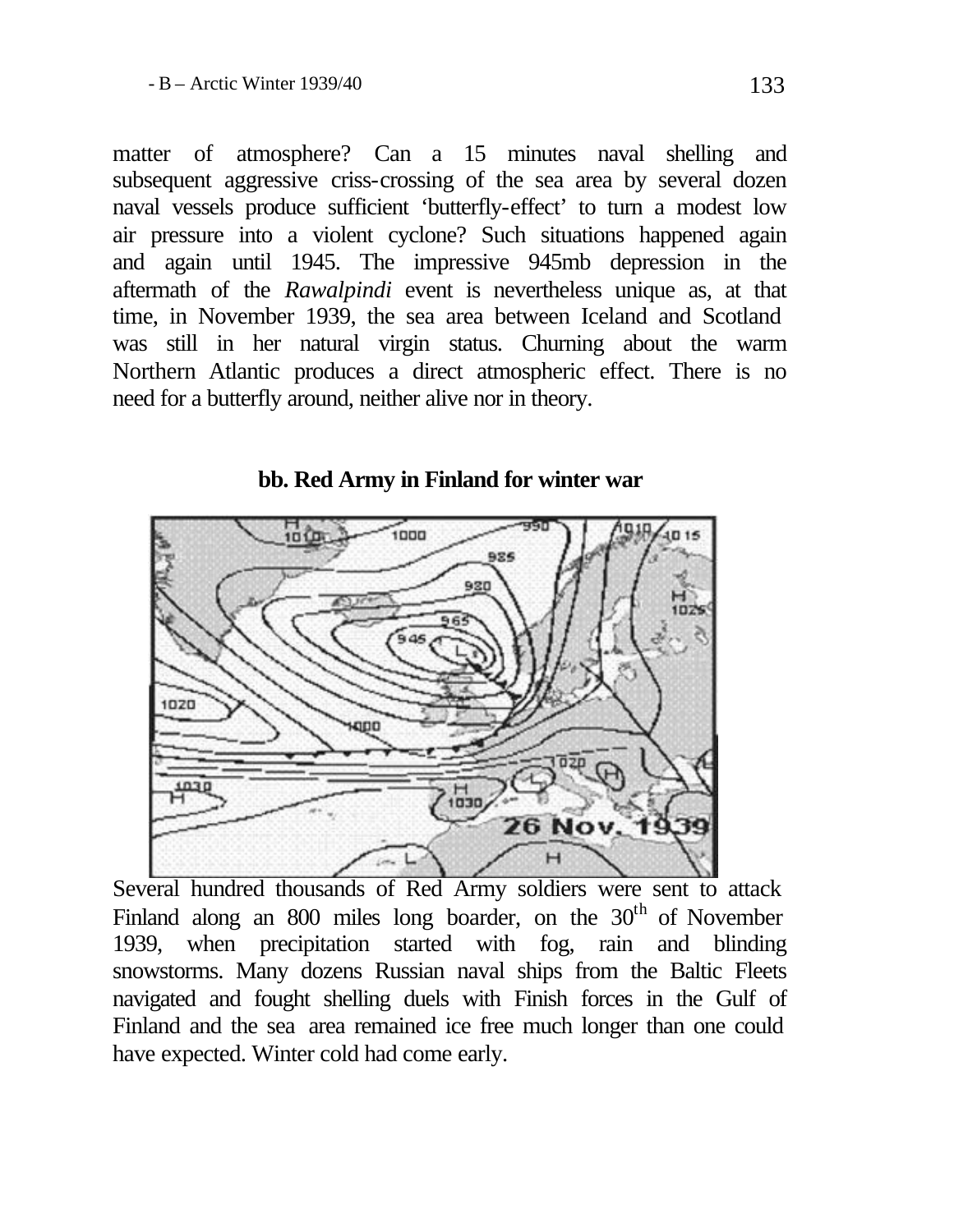Big military land offensives of tanks, aerial bombing, battery shelling, and ground forces under permanent sunless conditions are highly likely to bring down a lot of water. The mechanism is the same as previously explained with regard to rainmaking process in Western Europe during the autumn of 1939. In winter, there will be snow, out of which much would have reached soil only 100, 200, or more Kilometers east of Finland, within the Soviet Union territory. Little if any information is available in this respect.



However, Russia was not spared of a bitter cold winter, starting in early January 1940 with the thermometer already at 31 degrees below zero Fahrenheit (-35°C) in Northern and Central Russia, which affected normal activity. (NYT, the  $9^{\text{th}}$  of January, 1940) Severe cold continued in Moscow. One week later, the average morning temperature had been of 49 degrees below zero Fahrenheit (-45 $^{\circ}$ C). (NYT, the 18<sup>th</sup> of January 1940)

Churning of Baltic Sea by naval forces has, for sure, contributed to the severest sea icing since 1883. Nevertheless, the foundation for an arctic winter had been laid earlier and much further southerly. In other words: Northern Europe would have had an arctic winter due to naval war, as explained in previous sections, even if the Winter War in Finland had not taken place. Whether it has finally contributed to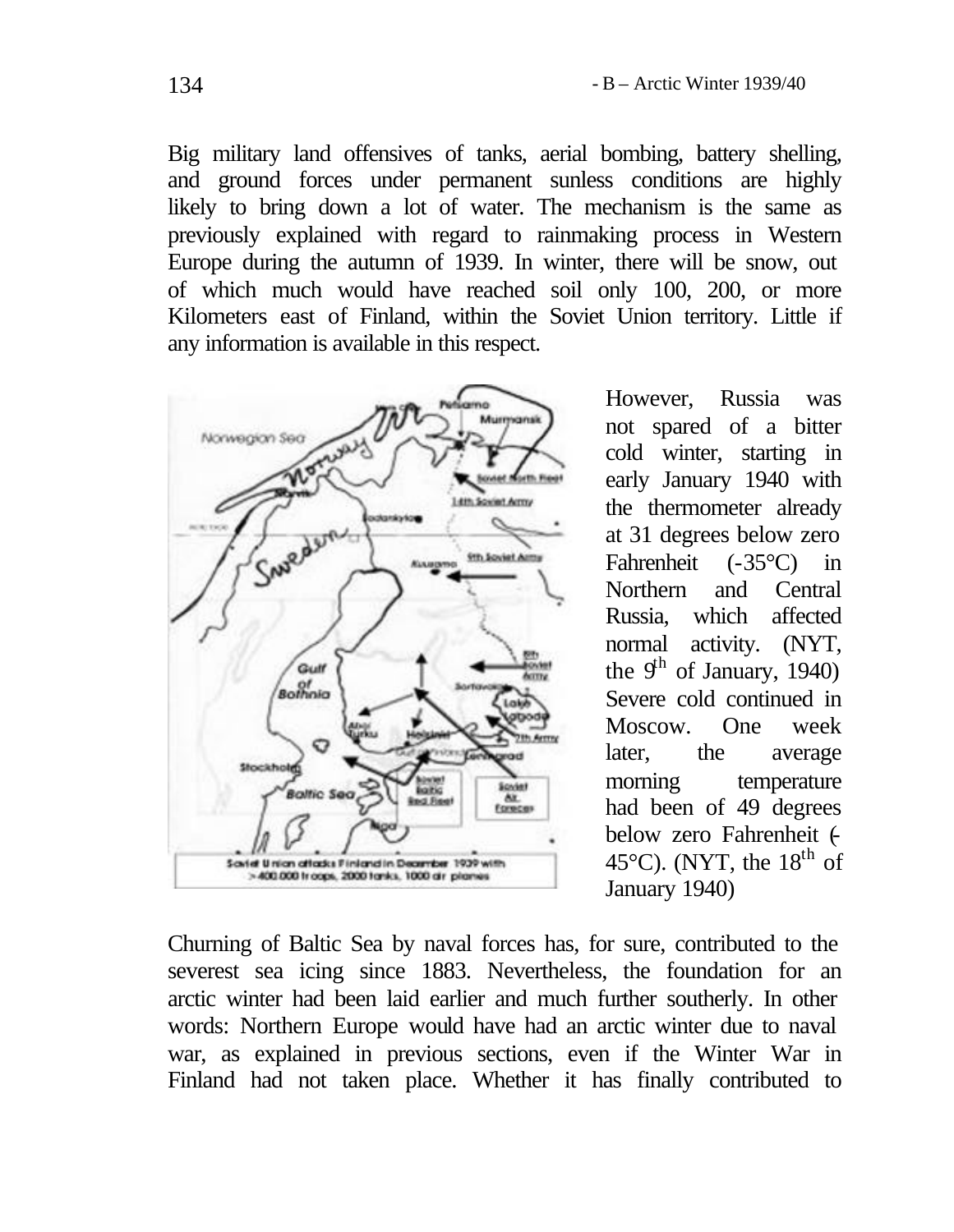overall winter conditions, by 5%, 10% or 15%, is a matter that still needs to be investigated.



Weather Chart December 21th, 1939

### **cc. Earthquake in Turkey**

Anatolia earthquake from the  $27<sup>th</sup>$  of December 1939 is extremely interesting with regard to temporary weather-making, but has not made any significant contribution to the war winter of 1939/40. What is still not investigated in depth is the chain of events such as quake, Black Sea tsunami, air depression on Turkey northern seacoast (off Sinop City) and a cold wave in Yugoslavia and Italia. A tsunamigenerated cyclone 'shovelled' cold air from Siberia westwards, as

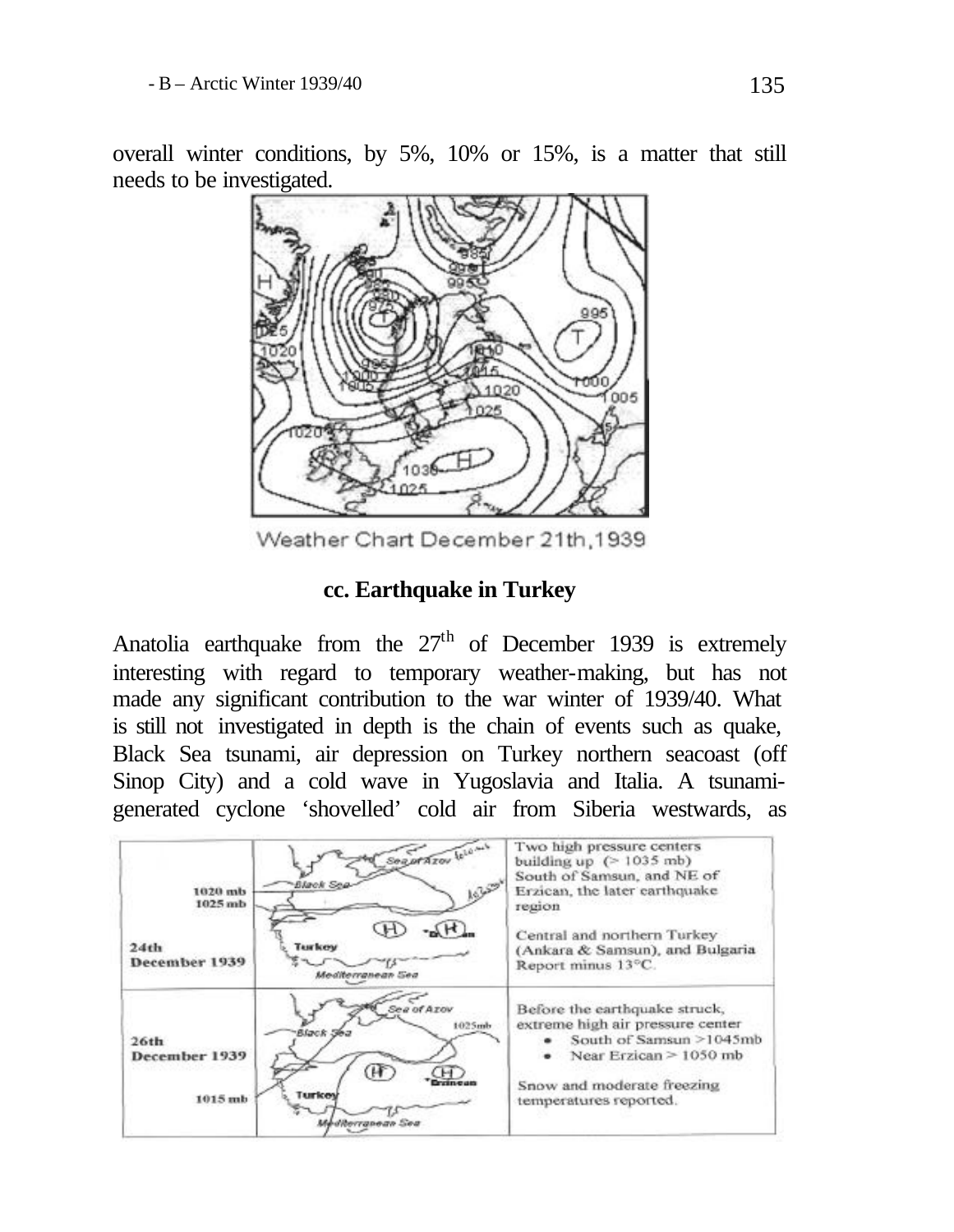indicated by the following excerpts from newspapers

The 28<sup>th</sup> of December 1939:. "A quake in Turkey was felt around the world". "Successive aftershocks took heavy toll of life and property in Anatolia region. "Three additional tremors, sub-zero temperature (minus 17°C) and blizzard winds"; "Temperature 22 degrees below zero (minus 30°C) and strong winds from the Black Sea claimed many victims..." (NYT, the  $29<sup>th</sup>$  of December 1939)

The 29<sup>th</sup> of December 1939: From Agram, in Yugoslavia, temperature of minus  $32^{\circ}$ C is reported. (Neue Zürcher Zeitung, the  $31^{\text{st}}$  of December 1939)

the 30<sup>th</sup> of December 1939: "In Naples region, an unprecedented severe snow storm today…". "Rome's heaviest snowfall in recorded history - six inches - made the Romans feel as New Yorkers did in the 1888 blizzard. There had been nothing closer to this since the threeday snowfall from the  $16-18^{th}$  of December 1846". (NYT, the  $31<sup>st</sup>$  of December 1939)





of temperature rapidly, extensive snowstorm. Trieste reports heavy winter storms. Malians had  $-10^{\circ}$ C. (Neue Zürcher Zeitung, the 31<sup>st</sup> of December 1939).